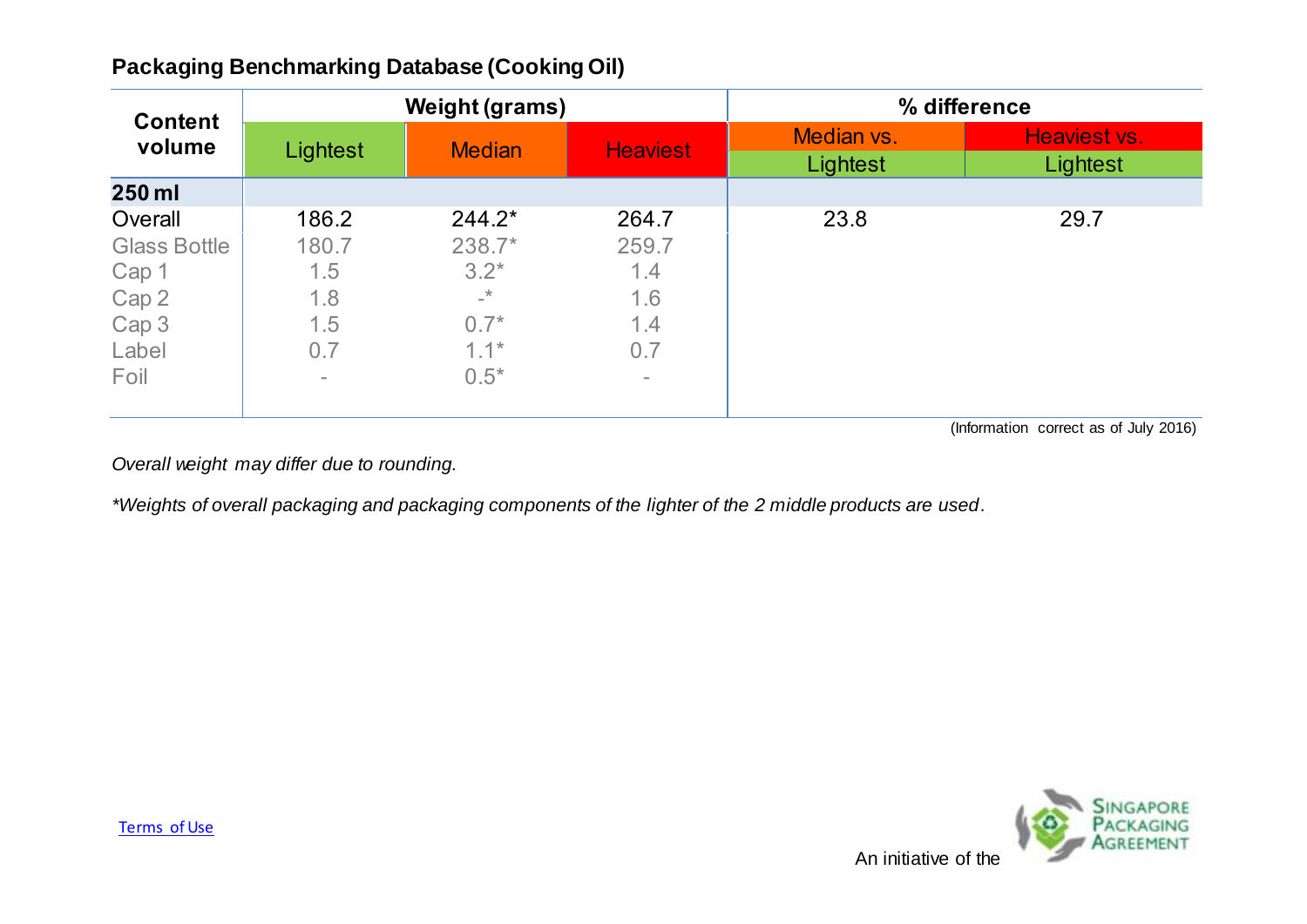|  | <b>Packaging Benchmarking Database (Cooking Oil)</b> |  |  |
|--|------------------------------------------------------|--|--|
|--|------------------------------------------------------|--|--|

| <b>Content</b><br>volume                                                           |                                                                                                    | <b>Weight (grams)</b>                                                                          |                                                                             | % difference |              |
|------------------------------------------------------------------------------------|----------------------------------------------------------------------------------------------------|------------------------------------------------------------------------------------------------|-----------------------------------------------------------------------------|--------------|--------------|
|                                                                                    | Lightest                                                                                           | <b>Median</b>                                                                                  | <b>Heaviest</b>                                                             | Median vs.   | Heaviest vs. |
| 375 ml                                                                             |                                                                                                    |                                                                                                |                                                                             | Lightest     | Lightest     |
| Overall<br><b>Glass Bottle</b><br>Cap 1<br>Cap 2<br>Cap 3<br>Label<br>Foil         | 318.2<br>313.0<br>2.6<br>0.8<br>$\overline{\phantom{a}}$<br>1.0<br>0.8                             | 350.4<br>346.3<br>1.5<br>0.5<br>$\overline{\phantom{a}}$<br>0.8<br>1.3                         | 382.9<br>375.5<br>1.6<br>1.2<br>3.3<br>1.3<br>$\overline{\phantom{a}}$      | 9.2          | 16.9         |
| 500 ml                                                                             |                                                                                                    |                                                                                                |                                                                             |              |              |
| Overall<br><b>Glass Bottle</b><br>Cap 1<br>Cap 2<br>Cap 3<br>Cork<br>Label<br>Foil | 254.8<br>246.2<br>1.5<br>1.8<br>3.9<br>$\overline{\phantom{0}}$<br>1.4<br>$\overline{\phantom{a}}$ | 376.6*<br>368.6*<br>$1.4*$<br>$1.6*$<br>$1.7*$<br>$\overline{\phantom{a}}$<br>$1.4*$<br>$1.8*$ | 602.0<br>592.0<br>$\overline{\phantom{a}}$<br>$\equiv$<br>6.7<br>2.3<br>1.0 | 32.3         | 57.7         |

## *Overall weight may differ due to rounding.*

*\*Weights of overall packaging and packaging components of the lighter of the 2 middle products are used.*

[Terms of Use](http://www.nea.gov.sg/terms-of-use/)

An initiative of the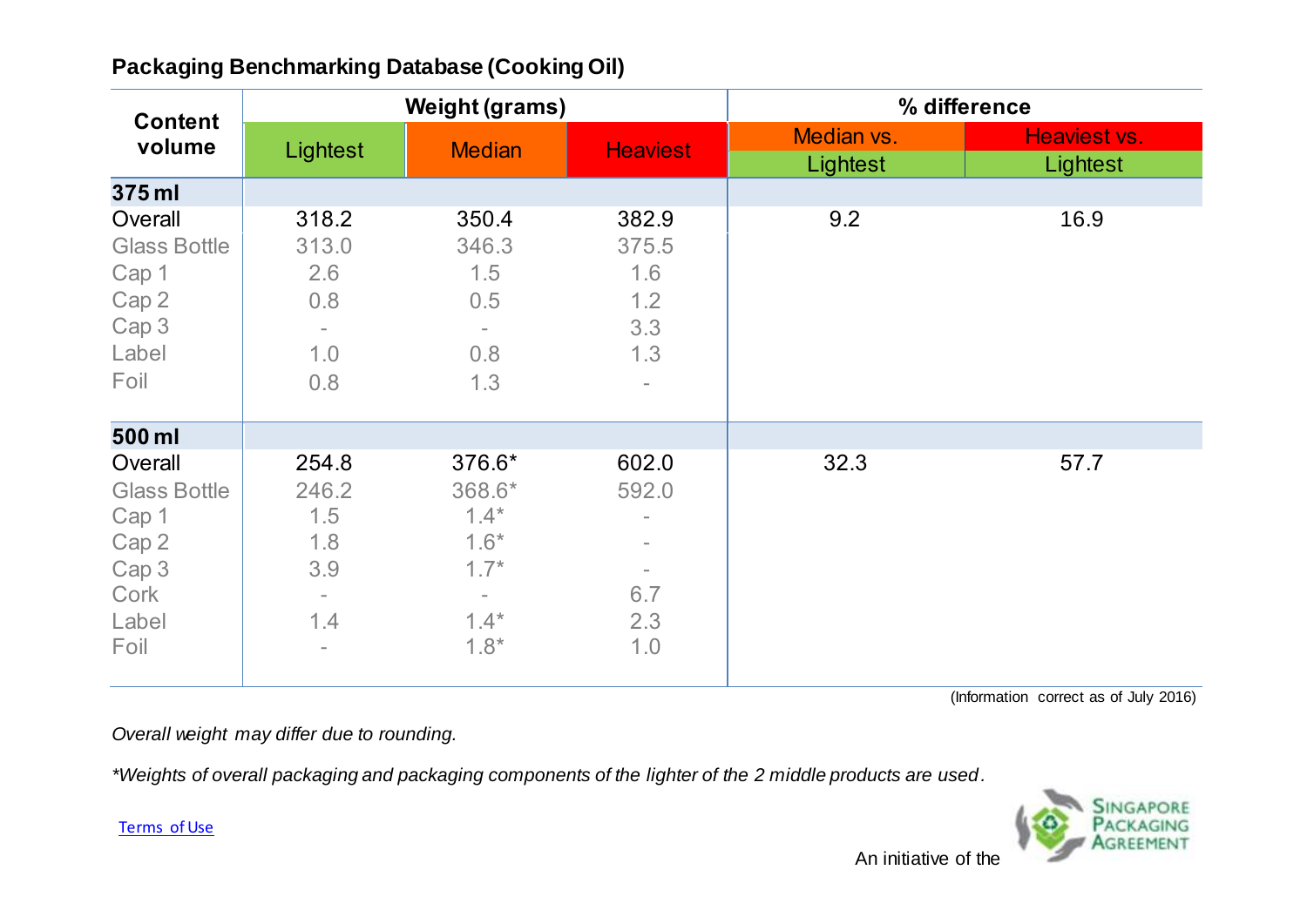| <b>Content</b>                                                    |                                                                 | <b>Weight (grams)</b>                      |                                                 | % difference           |                          |
|-------------------------------------------------------------------|-----------------------------------------------------------------|--------------------------------------------|-------------------------------------------------|------------------------|--------------------------|
| volume                                                            | Lightest                                                        | <b>Median</b>                              | <b>Heaviest</b>                                 | Median vs.<br>Lightest | Heaviest vs.<br>Lightest |
| 500 ml                                                            |                                                                 |                                            |                                                 |                        |                          |
| Overall<br><b>Plastic Bottle</b><br>Cap 1<br>Cap 2<br>Label       | 26.8<br>24.2<br>1.6<br>0.4<br>0.5                               | 29.1<br>24.5<br>2.5<br>$\equiv$<br>2.1     | 40.8<br>37.0<br>2.0<br>0.5<br>1.3               | 8.2                    | 34.5                     |
| 750 ml                                                            |                                                                 |                                            |                                                 |                        |                          |
| Overall<br><b>Glass Bottle</b><br>Cap 1<br>Cap 2<br>Label<br>Foil | 424.1<br>417.6<br>3.2<br>1.7<br>1.7<br>$\overline{\phantom{a}}$ | 509.5<br>502.8<br>3.2<br>1.3<br>1.7<br>0.5 | 555.4<br>547.9<br>3.5<br>2.3<br>1.8<br>$\equiv$ | 16.8                   | 23.6                     |

*Overall weight may differ due to rounding.*

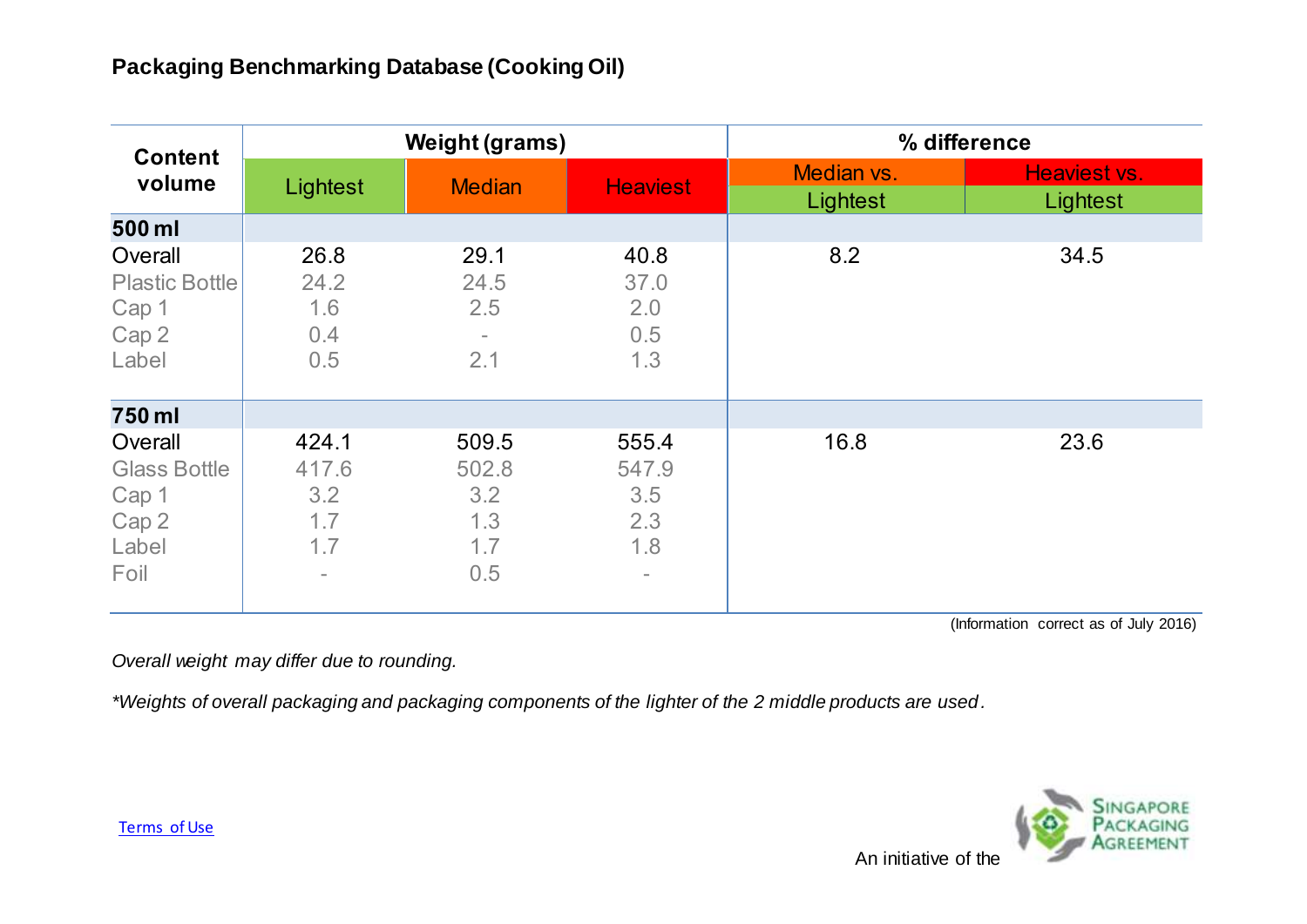|  | <b>Packaging Benchmarking Database (Cooking Oil)</b> |  |  |
|--|------------------------------------------------------|--|--|
|--|------------------------------------------------------|--|--|

| <b>Content</b><br>volume | <b>Weight (grams)</b> |               |                 | % difference |              |
|--------------------------|-----------------------|---------------|-----------------|--------------|--------------|
|                          | Lightest              |               |                 | Median vs.   | Heaviest vs. |
|                          |                       | <b>Median</b> | <b>Heaviest</b> | Lightest     | Lightest     |
| 1 <sub>L</sub>           |                       |               |                 |              |              |
| Overall                  | 402.4                 | 470.2*        | 648.7           | 14.4         | 38.0         |
| <b>Glass Bottle</b>      | 393.0                 | 463.2*        | 641.4           |              |              |
| Cap 1                    | 1.6                   | $1.5*$        | 3.3             |              |              |
| Cap 2                    | 1.8                   | $1.7*$        | 0.7             |              |              |
| Cap 3                    | 3.8                   | $1.7*$        | $\equiv$        |              |              |
| Label                    | 2.1                   | $2.1*$        | 2.9             |              |              |
| Foil                     | $\equiv$              |               | 0.5             |              |              |
| 1 <sub>L</sub>           |                       |               |                 |              |              |
| Overall                  | 40.9                  | 50.7          | 99.7            | 19.4         | 59.0         |
| <b>Plastic Bottle</b>    | 37.4                  | 45.7          | 94.6            |              |              |
| Cap 1                    | 2.1                   | 2.1           | 3.4             |              |              |
| Cap 2                    | 0.5                   | 0.4           | 0.5             |              |              |
| Label                    | 0.9                   | 2.5           | 1.2             |              |              |
|                          |                       |               |                 |              |              |

*Overall weight may differ due to rounding.*

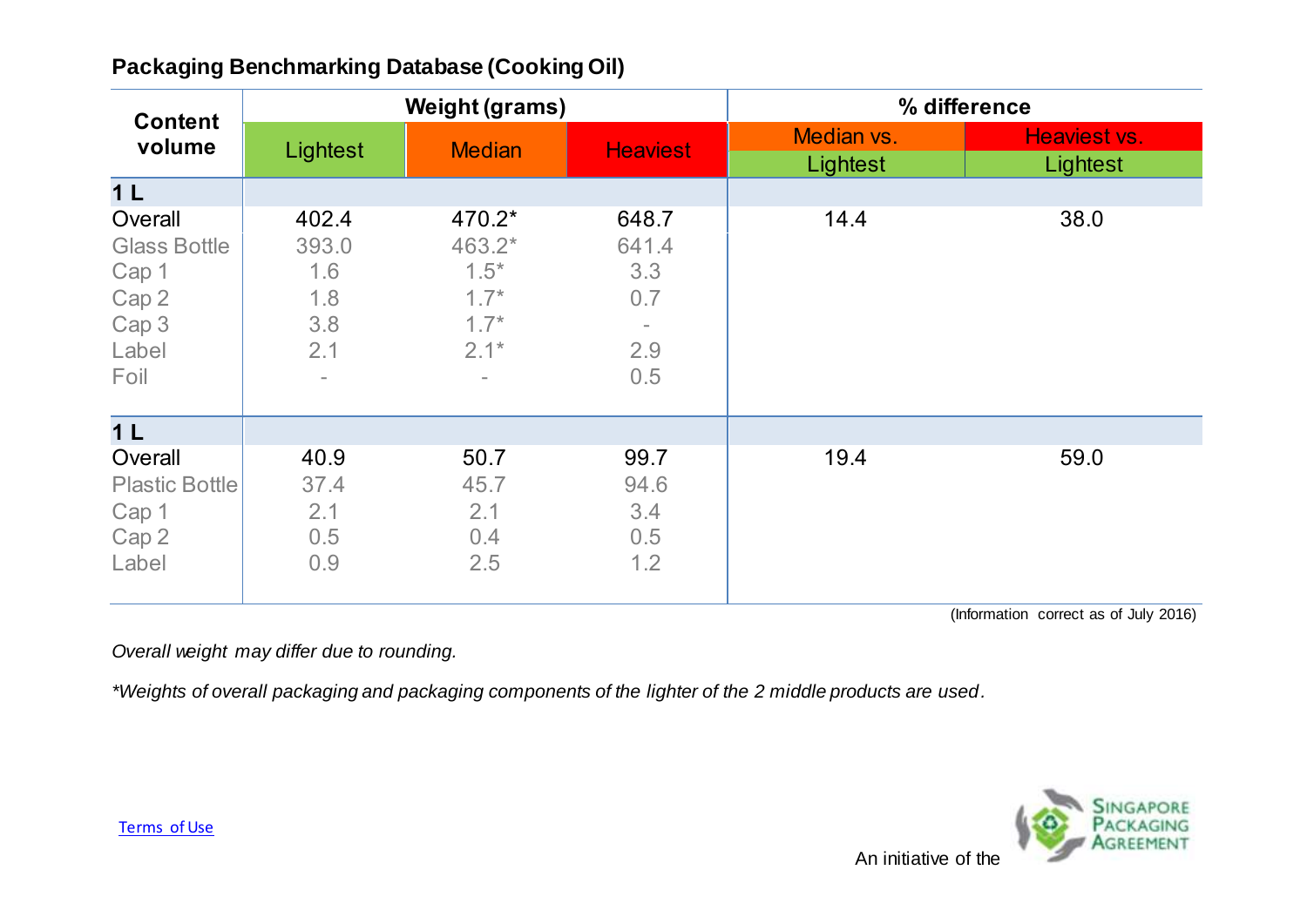|  | <b>Packaging Benchmarking Database (Cooking Oil)</b> |  |  |
|--|------------------------------------------------------|--|--|
|--|------------------------------------------------------|--|--|

| <b>Content</b><br>volume | <b>Weight (grams)</b> |               |                 | % difference |              |
|--------------------------|-----------------------|---------------|-----------------|--------------|--------------|
|                          | Lightest              | <b>Median</b> | <b>Heaviest</b> | Median vs.   | Heaviest vs. |
|                          |                       |               |                 | Lightest     | Lightest     |
| 2L                       |                       |               |                 |              |              |
| Overall                  | 61.1                  | 84.0*         | 101.2           | 27.3         | 39.6         |
| <b>Plastic Bottle</b>    | 57.5                  | $80.4*$       | 96.0            |              |              |
| Cap 1                    | 1.7                   | $2.0*$        | 3.5             |              |              |
| Cap 2                    | 0.5                   | $0.5*$        |                 |              |              |
| Label                    | 1.5                   | $1.1*$        | 1.7             |              |              |
|                          |                       |               |                 |              |              |
|                          | <b>Bottle: PET</b>    |               |                 |              |              |
|                          | Cap: PE<br>Label: PP  |               |                 |              |              |

*Overall weight may differ due to rounding.*

PET: Polyethylene terephthalate

PE: Polyethylene

PP: Polypropylene